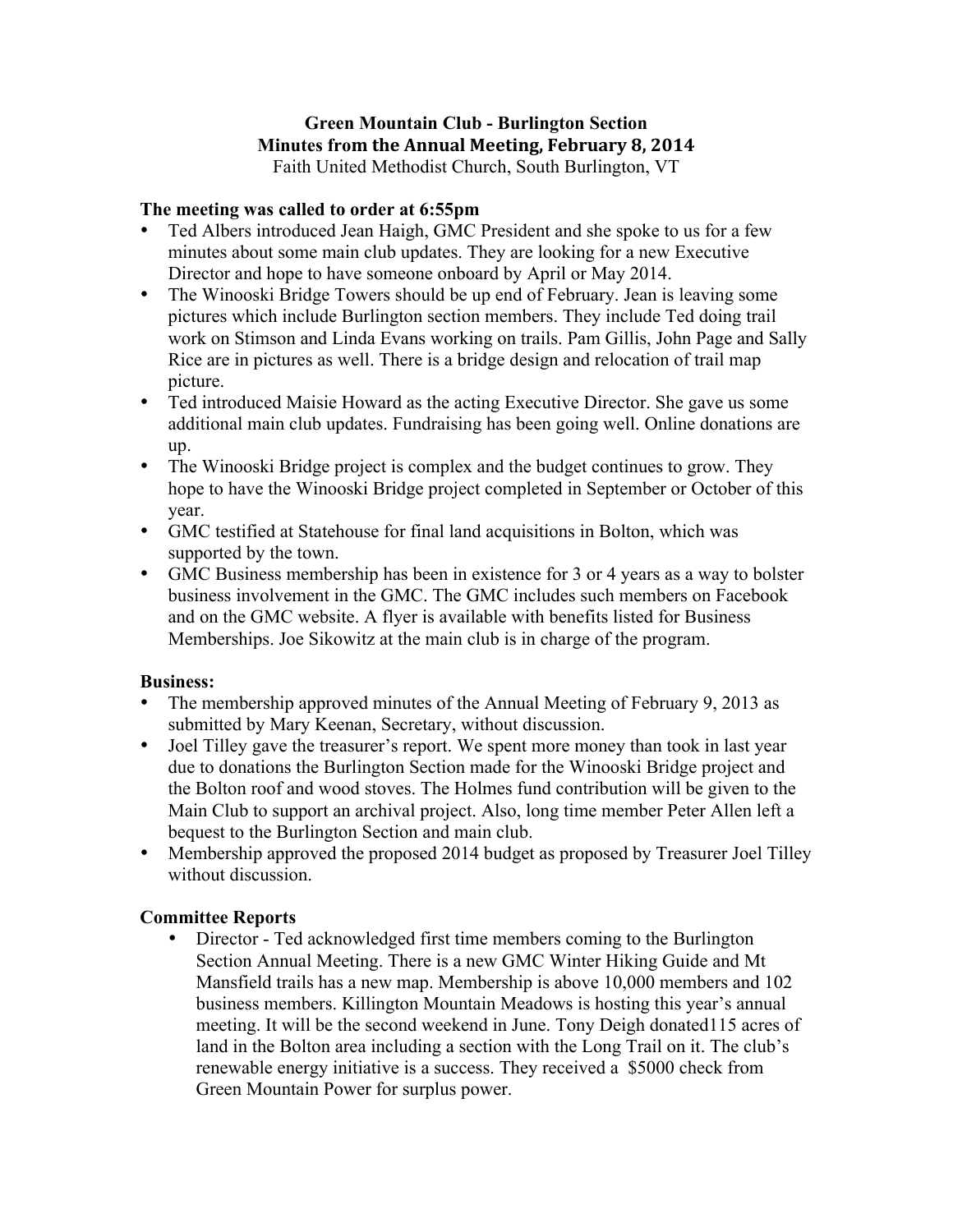- Membership Dot Myers The Burlington Section has 768 memberships which when including family memberships with multiple members, totals 1092 members.
- Outings Paul Houchens. We are using Doodle for trip leader sign up. Paul thanked Kelley Christie for doing a great job as she steps down from Outings to concentrate on the newly launched Young Adventurer's Club know as YAC. Rick Manning is taking over from Kelley. The Burlington Section offered a variety of outings including hikes, snowshoe, paddles, and bike rides. 14 people led 4 or more outings. Dave Hathaway had the most with 18 trips. Ted presented gifts to leaders who led 4 or more trips. Kelley has launched a successful Young Adventurers Club. YAC had 4 outing so far with a 5th outing tomorrow. YAC is partnering with the Winooski Park District once per quarter. They have done leaf collecting at Mt Philo, snowshoeing and are inspiring youngsters to enjoy nature.
- Ridgelines Maeve looking for members to send in snippets of hikes or place that seem magical. Discussion of sending Ridgelines in PDF format electronically instead of paper.
- Trails Pam Gillis. We averaged around 15 volunteers per outing. This amounted to 380 hours of work. Bolton area trees down. A new section of trail to maintain in 2015 for Winooski Bridge project will head up towards Stimson. John Sharp has been co chair for 20 years. Ted presented John with a toy saw, then a new Stihl saw.
- Website Ted The website is getting more traffic. He thanked many people for sending in trip reports and pictures.
- Motion to accept slate of candidates for 2014 was made and approved. The slate of candidates is:

President - Ted Albers Vice President - Kelley Christie Secretary - Mary Keenan Treasurer - Joel Tilley Membership - Dot Myer Ridge Lines - Maeve Kim Shelters - Linda Evans Annual Meeting - vacant Marketing & Comm. - vacant Education - Taylor Christie

Special Programs & Taylor Series vacant Section Historian - Dot Myer Outings - Paul Houchens Outings - Rick Manning Outings – (Young Adventurer's Club) Kelley Christie Trails - Pam Gillis Trails - John Sharp Web Site - Ted Albers Director - Ted Albers